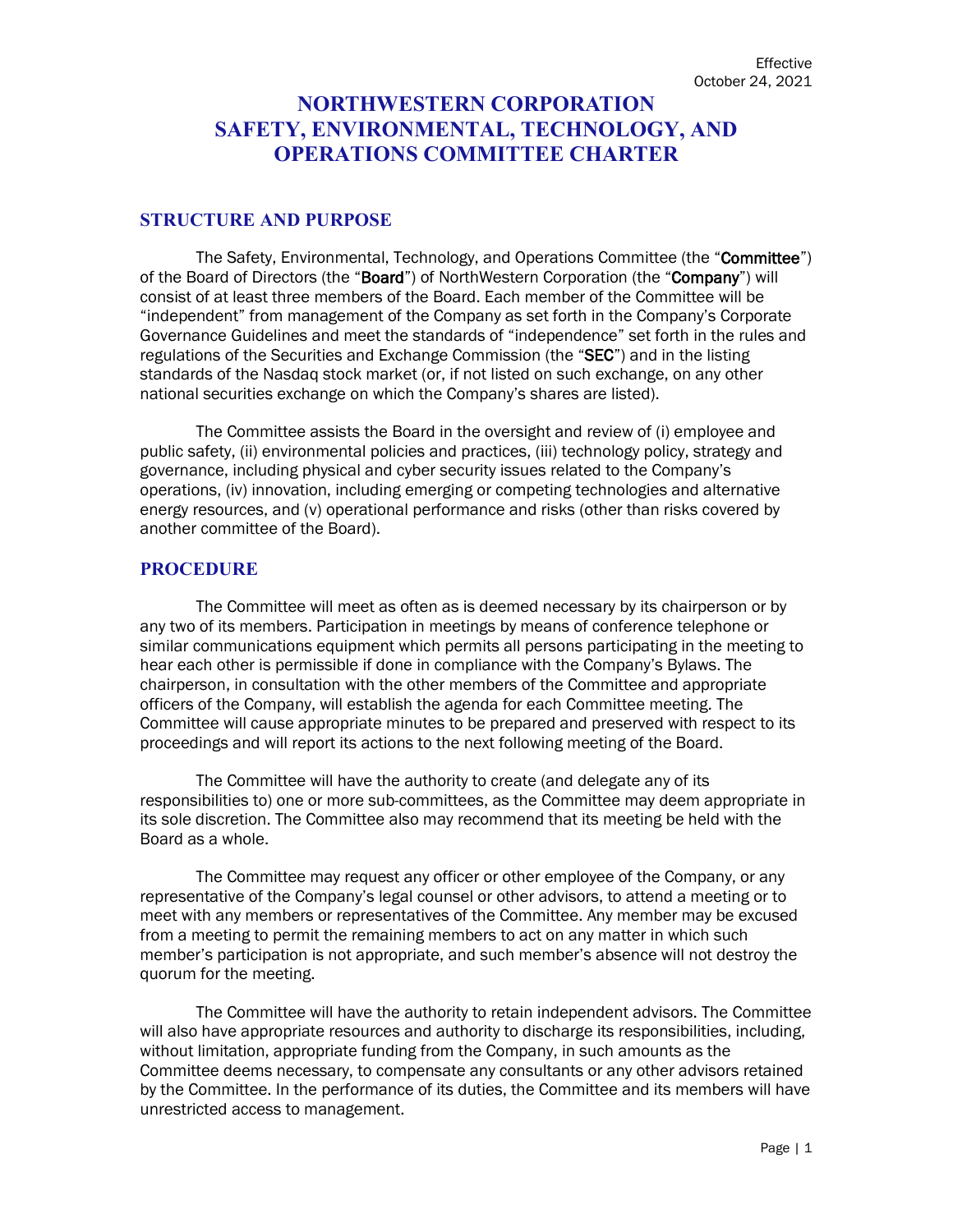# **RESPONSIBILITIES**

The Committee's primary responsibilities are:

#### *Safety Matters*

- Oversee significant Company policies, practices and performance with respect to providing a healthy and safe environment for employees, customers, contractors, communities and the public.
- Review and monitor planning issues of interest to the Company as determined by the Committee, including (i) matters before safety regulatory agencies, (ii) compliance with safety laws and regulations, and (iii) safety performance in regards to the Company metrics.

#### *Environmental Stewardship*

- Review and monitor (i) significant environmental strategies, (ii) policy and planning issues of interest to the Company as determined by the Committee, including matters before environmental regulatory agencies, (iii) compliance with environmental laws and regulations, and (iv) environmental performance in regards to Company metrics.
- Oversee programs and policies with respect to protecting the environment, including the Company's sustainable efforts with respect to energy conservation, climate change, and greenhouse gas emissions.

#### *Technology, Security, and Innovation*

- Review technology strategies, policies and issues of interest to the Company (other than the review of internal controls with respect to information and technology systems, security management systems and cybersecurity), including matters involving the customer experience, business alignment with the strategic technology plan, governance related to the oversight of the technology strategy, and reporting of major technology projects.
- Monitor management's processes for identification and control of cyber security risks and physical security risks; review physical and cyber security threat assessments, emerging issues and related Company initiatives.
- Oversee and evaluate the Company's strategy and efforts to identify and address innovation risks and opportunities in the utility industry and adjacent industries arising from emerging or competing technologies and alternative energy sources, including changes in business conditions or new business models.
- Review and discuss existing or future issues or trends concerning innovation and technology applicable to the Company, its strategic plans, the utility industry, and adiacent industries.
- Monitor the performance of the Company's technology development and innovation in support of its overall business strategy.